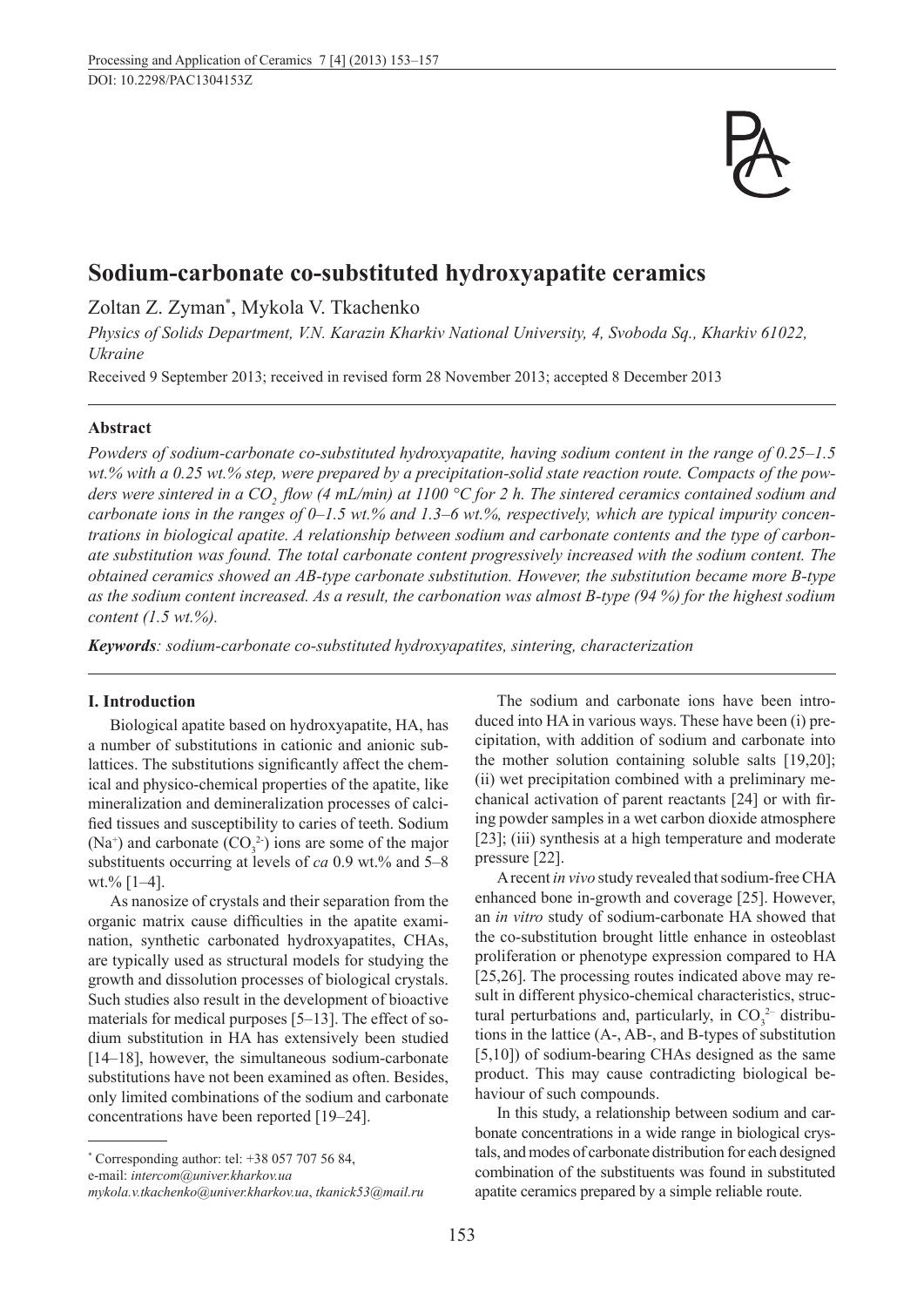| Sample<br>notation | Na<br>$\lceil wt. \% \rceil$ | Ca<br>$\lceil wt. \% \rceil$ | P <sub>O</sub><br>$\lceil wt. \% \rceil$ | C<br>$\lceil wt. \% \rceil$ | Н<br>$\lceil wt. \% \rceil$ |
|--------------------|------------------------------|------------------------------|------------------------------------------|-----------------------------|-----------------------------|
| CHA-0              | $\theta$                     | 40.6                         | 54.6                                     | 0.27                        | 0.15                        |
| $CHA-1$            | 0.25                         | 40.3                         | 54.4                                     | 0.53                        | 0.15                        |
| CHA-2              | 0.50                         | 40.1                         | 53.0                                     | 0.78                        | 0.13                        |
| CHA-3              | 0.75                         | 39.6                         | 52.6                                     | 0.90                        | 0.11                        |
| $CHA-4$            | 1.00                         | 39.5                         | 52.5                                     | 1.10                        | 0.11                        |
| CHA-5              | 1.25                         | 39.5                         | 52.0                                     | 1.08                        | 0.10                        |
| CHA-6              | 1.50                         | 38.2                         | 52.0                                     | 1.20                        | < 0.1                       |

**Table 1. Elemental analysis of the sodium-substituted carbonated ceramics**

### **II. Materials and methods**

An initial powder of carbonated hydroxyapatite (CHA) was prepared through the reaction of calcium carbonate, CaCO<sub>3</sub>, (Merck, Germany, analytical grade) and a solution of the phosphate acid,  $H_3PO_4$ , (Merck) [2,27]. Sodium dopants were introduced into the CHA powder by soaking the powder in a solution of sodium hydrocarbonate, NaHCO<sub>3</sub>, at 60  $^{\circ}$ C until the sol-



**Figure 1. XRD patterns of ceramics without sodium (CHA-0) and with 1.25 wt.% of sodium (CHA-5)**



**Figure 2. Lattice constants of ceramics with varying sodium concentration (the dotted horizontal lines are the reference values of HA)**

vent was completely evaporated. The concentration of solution was varied so that the amount of sodium in the ceramics resulted from firing of compacts of such soaked powders was from  $0.25-1.5$  wt.% with a step of 0.25 wt.%. The compacts in the form of pellets (3 mm height and 10 mm diameter) were prepared in a steel mold by uniaxial pressing under 120 MPa. The compacts were sintered in a muffle in a dry  $CO<sub>2</sub>$  flow (4 mL/min) at 1100 °C for 2 h. Six batches of sintered compacts were prepared with five samples of each sodium concentration.

Calcium and sodium amounts in the samples were determined by atomic absorption spectroscopy (Thermo Electron Corporation, M-series AA spectrometer). Corresponding amounts of orthophosphate were found by colorimetry using the molybdenum blue method (Varian Cary Win UV spectrophotometer,  $\lambda$  = 725 nm). Carbon and hydrogen contents were measured by the burning method (EA 1110 CHNS-0 elemental analyser). Structural analysis was performed using a Philips APDW 40C diffractometer and a copper K<sub>a</sub> radiation ( $\lambda$  = 0.154 nm) with a nickel filter through 20–70° diffraction angles (2*θ*). IR spectra were recorded by employing a BIO-RAD 175 spectrometer at a 2 cm-1 resolution and the KBr technique, operating in the transmittance mode between wave numbers of  $400-4000$  cm<sup>-1</sup>.

#### **III. Results and discussion**

Compositions of the sintered ceramics, with given sodium concentrations, are listed in Table 1. The pivotal result is the interrelation between the sodium and carbon concentrations: the higher the value for sodium, the higher is the carbon content. The comparison of the XRD patterns for ceramics with no sodium and a high sodium content shows no changes in the crystallographic apatite structure (Fig. 1). However, the lattice constants substantially change (Fig. 2). Starting from the reference values of HA (the *a* constant is a little enhanced compared to the reference value because the ceramics was sintered in the  $CO<sub>2</sub>$  atmosphere [23,28]), the *a* constant gradually decreased, and the *c* constant gradually increased as the sodium content in-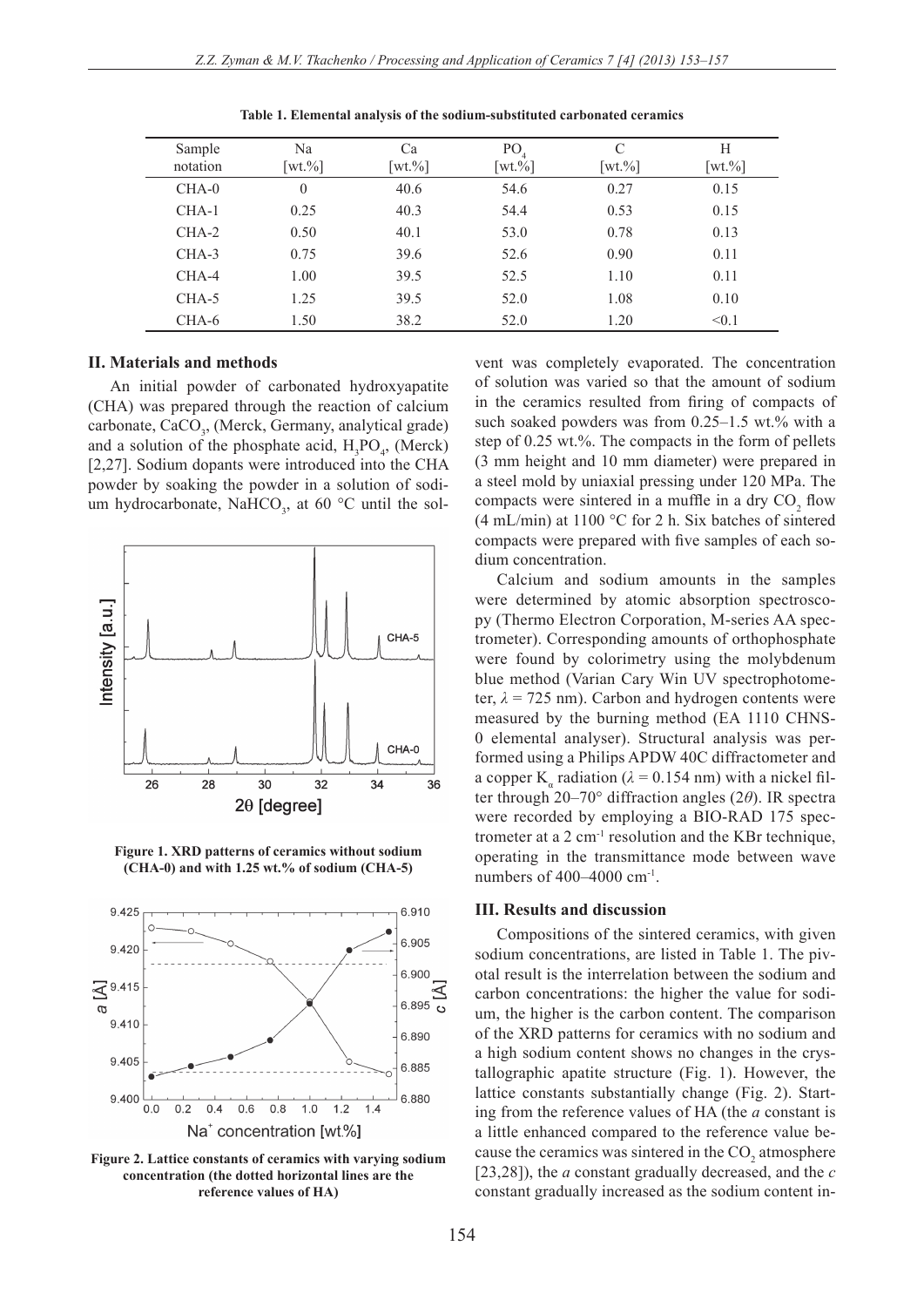

**0.5 wt.% (CHA-2), 0.75 wt.% (CHA-3), 1.0 wt.% (CHA-4), 1.25 wt.% (CHA-5) and 1.5 wt.% (CHA-6)**

creased in the ceramics. Most probably, this is not a result of the Na<sup>+</sup> for  $Ca^{2+}$  substitution as the effective ionic radii of Na<sup>+</sup> (0.99 Å) and Ca<sup>2+</sup> (1.00 Å) are very close [29]. The change in lattice constants could be



Figure 4. Deconvolution of the band at ~875 cm<sup>-1</sup> (sample **CHA-3) performed using Gauss functions and the Fityk program**

caused by increased carbonate content in these ceramics (Table 1). However, the presence of carbonate may differently affect the lattice constants in CHA depending on the substitution site [5,10].

IR spectra of all sintered ceramics displayed typical absorbance bands of CHA (Fig. 3a):  $PO<sub>4</sub><sup>3-</sup>$  bands at 478 cm<sup>-1</sup> (*v*<sub>2</sub>), 563 and 603 cm<sup>-1</sup> (*v*<sub>4</sub>), 965 cm<sup>-1</sup> (*v*<sub>1</sub>), 1055, 1075, 1085 and 1105 cm<sup>-1</sup>  $(v_3)$ ; two resolved peaks or shoulders at about 634 and 3571 cm<sup>-1</sup> of vibrational and stretching modes of OH– , respectively; a broad vibrational band with a pick at about  $3400 \text{ cm}^{-1}$  and a sharp one at 1640 cm-1 of adsorbed water; clear peaks and more or less resolved shoulders at 1410, 1450, 1460, 1475, 1500, 1515 cm-1 and, particularly, at 1545 and 1570 cm-1 in the  $v_3$ CO<sub>3</sub><sup>2</sup> region and at about 875 cm<sup>-1</sup> ( $v_3$ CO<sub>3</sub><sup>2</sup>) indicated an AB-type CHA [10,13,22]. The sodium doping mainly affected the carbonate content in the CHAs. Fragments of IR spectra associated with  $CO<sub>3</sub><sup>2</sup>$  absorbance are depicted in Fig. 3. Comparative analysis of the spectra reveals that the prominent absorbance at 1550 cm<sup>-1</sup>, associated with carbonates in A-positions, becomes weaker as the sodium content in the CHA increases (Fig. 3a). In the end, the absorbance disappears in spectra of ceramics with a sodium content above 1 wt.%. This is consistent with the decrease in hydrogen content (Table 1) and weakening of the OH– band (at 634 cm-1) in the spectra which may be attributed to the increasing occupation of A-site with carbonates as the sodium content increase. Analysis (decon-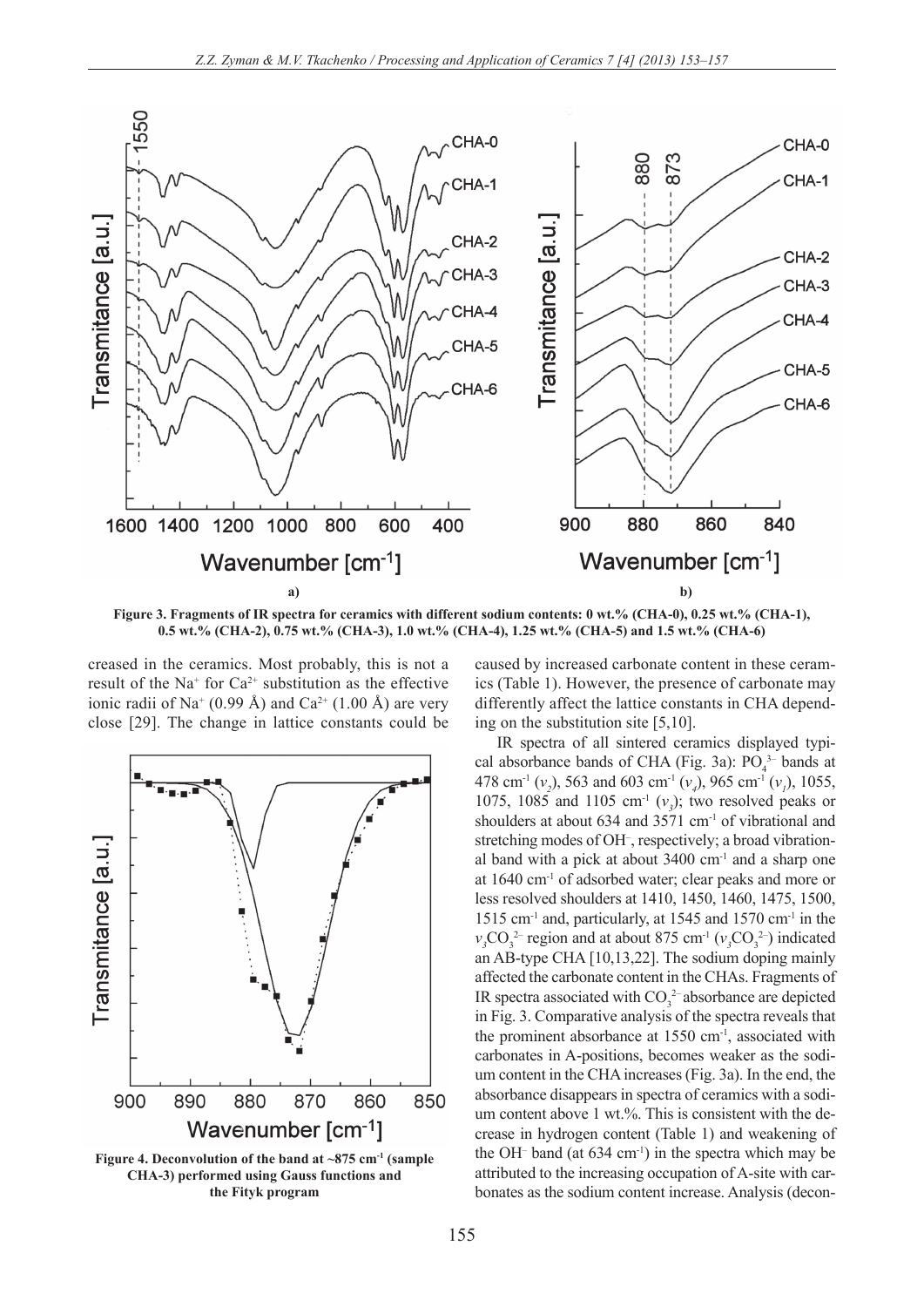volution performed using Gauss functions and the Fityk program - an example is shown in Fig. 4) of the  $v_2CO_3^{2-}$ domain sheds some light on this fact. Deconvolution of the band at about 875 cm-1 for two peaks at 880 and 873 cm-1 (Fig. 3b) associated with carbonates in A- and Bsites, respectively [10], reveals that, though decreasing in relative intensity as the sodium content increases, the band at 880 cm<sup>-1</sup> is present in each of the spectra, i.e. all sintered ceramics are CHA of an AB-type.

The areas under  $v_3$  and (or)  $v_2$ CO<sub>3</sub><sup>2</sup> domains increased as the amount of sodium increased. This results from increasing carbonate content in the ceramics. The relative distribution of carbonates in the lattice was also evaluated. For this, the area of the  $v_2CO_3^{2-}$  region was used because several bands in the  $v_3CO_3^{2-}$  domain are associated with the both types of  $CO_3^2$ <sup>-</sup>. The baseline for the  $v_2CO_3^2$ <sup>-2</sup> range was determined as it was suggested earlier [30]. The total  $CO_3^2$  concentration in each ceramics, represented by the area of  $v_2CO_3^2$  absorbance (the area approach fits better such a representation than the peak height way [31]), was calculated using the corresponding content of carbon (Table 1) and assuming that the latter entirely results from  $CO_3^2$ <sup>-</sup>. Using the whole area under the  $v_2CO_3^2$ <sup>-2</sup> range and the areas of the deconvoluted peaks (at 880 and 873 cm<sup>-1</sup>) compiling this area, the distribution of the carbonates in A- and B-sites was calculated as the ratios of corresponding areas for each ceramics (Fig. 5). It can be seen that, as the content of the sodium substituent increases: i) the total carbonate amount also increases and ii) the amount and the accumulation rate of carbonate in B-sites are much higher than those in A-sites. These result in formation of almost B-carbonated ceramics for higher sodium concentrations (e.g.  $94\%$  for 1.5 wt.% of Na<sup>+</sup>, Fig. 5). The increase in carbonation on B-site led to stronger corresponding absorbances and broadening (detected increase of the areas) of the  $v_2$  and  $v_3$ CO<sub>3</sub><sup>2</sup>-regions (Fig. 3a). The overlap of the broadened B-carbonate absorbances in the  $v_3$  region with the band at 1550 cm<sup>-1</sup> gives a worse resolution in this region of the spectra. As a result, the band at 1550 cm-1 gradually transforms to a shoulder and final-



**Figure 5. Distribution of carbonates in the A- and B-sites of the lattice in CHA ceramics doped with sodium**

ly disappears at above 1 wt.% of Na<sup>+</sup> (Fig. 3a) despite the presence and even slight increase of the carbonate content in A-sites (Fig. 5, curve 2).

The carbonate content in the sintered ceramics is in the range of 1.3–6.0 wt.% for sodium concentration in the range of  $0-1.5$  wt.%, respectively (Fig. 5). Such combinations of the sodium and carbonate co-substitution are characteristic of bone [2–4]. Thus, the prepared ceramics are supposed to manifest enhanced biological behaviour compared to unsubstituted calcium phosphates or only carbonated HA materials [25].

A reason of the transition of an A-B type apatite to a mainly B-type apatite with  $Na^+$ -substitution observed in the study may be associated with lower defect formation energy of the later (–71 kJ/mol) compared to that of the former  $(-518.7 \text{ kJ/mol})$  [32] resulting in a more stable structure.

# **IV. Conclusions**

- 1. Sodium-carbonate co-substituted HA ceramics were prepared through the introduction of sodium by a diffusion way into a nanocrystalline HA powder and sintering compacts of the sodium-doped powder in a  $CO<sub>2</sub>$  flow at high temperature. Ceramics with 0–1.5 wt.% sodium contained 1.3–6.0 wt.% carbonate, respectively. All ceramics were carbonated in both Aand B- sites.
- 2. The total carbonate concentration in ceramics increased progressively with the sodium content. A distribution of carbonates in A- and B-sites of the lattice for variety of sodium contents was obtained. The higher the sodium content, the higher was the carbonate concentration in B-sites compared to that in A-sites. As a result, about 94 % of the total carbonate in the lattice was accumulated in B-sites at 1.5 wt.% of sodium.
- 3. The combination of sodium and carbonate contents in the ceramics was within the typical values of natural bone, and so the ceramics can be considered as prospective biomaterials.

**Acknowledgments**: The authors are grateful to Prof. M. Epple (Duisburg-Essen University, Germany) for providing modern equipment for checking measurements.

#### **References**

- 1. F.C.M. Driessens*, Bioceramics of calcium phosphates*, CRC Press, Boca Raton, 1983.
- 2. T.S.B. Narasaraju, D.E. Phebe, "Some physico-chemical aspects of hydroxyapatite", *J. Mater. Sci.*, **31** (1996) 1–21.
- 3. B.D. Ratner*, Biomaterials science: An introduction to materials in medicine*, Elsevier, Academic Press, 2004.
- 4. M. Epple, E. Baeuerlein, *Handbook of Biomineralisation: Medical and clinical aspects*, Wiley – VCH, Weinheim, 2007.